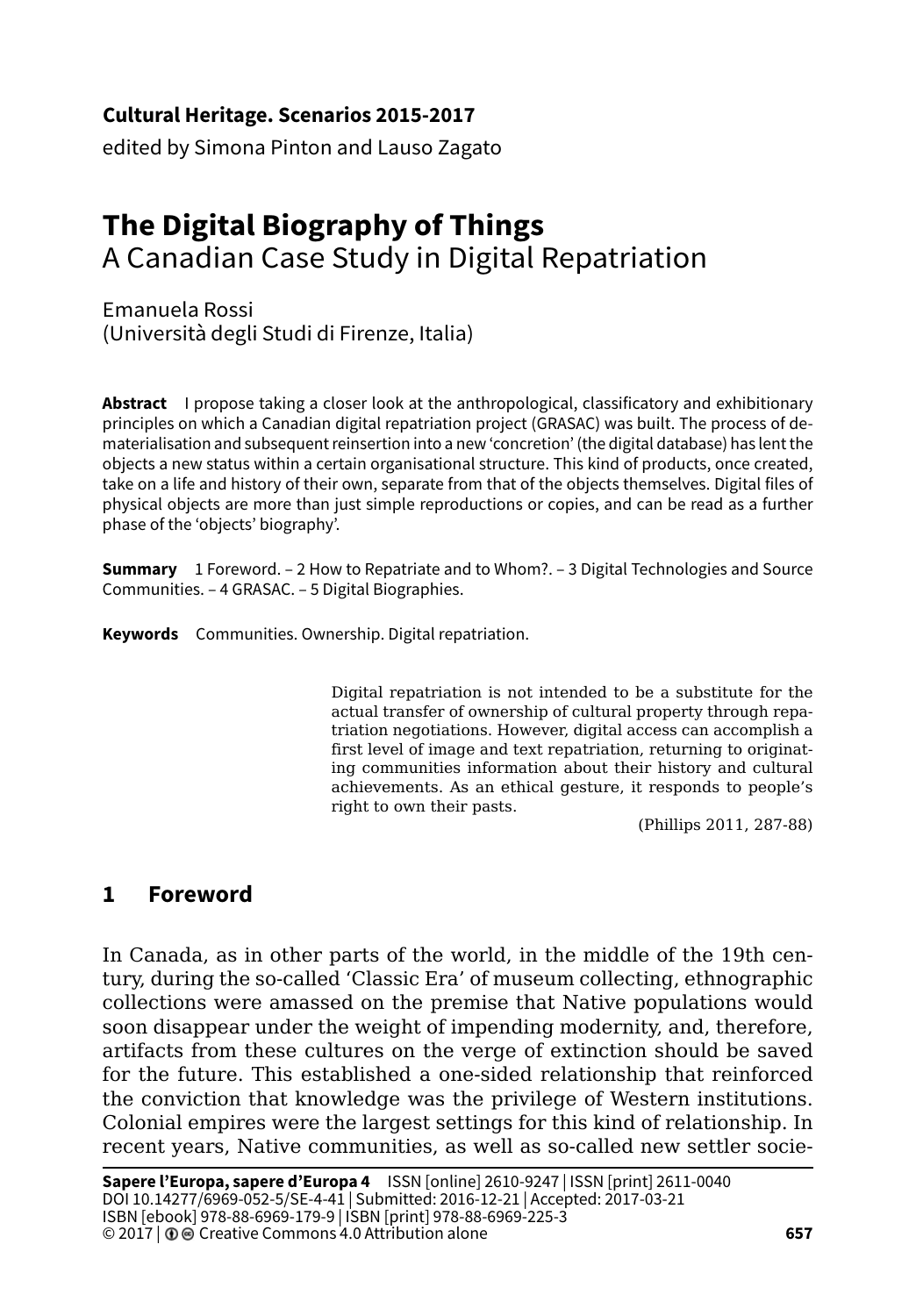ties (such as representatives of diaspora communities) have started to counter this pervasive theoretical and methodological model, requesting, for instance, the repatriation of objects stolen in the past, or demanding to work with museum curators to represent their own point of view. In some national contexts, these protests mirrored the transformation of relationships with Indigenous communities, whose battles for cultural property had by then gained political recognition. In this changed climate, objects as museums became new "contact zones" (Clifford 1997; Peers, Brown 2003), metaphorical "spaces of colonial encounters, the space in which peoples geographically and historically separated come in contact with each other and establish ongoing relations, usually involving conditions of coercion, radical inequality and intractable conflicts" (Pratt as quoted in Clifford 1997, 192).

Objects in museums embody both indigenous knowledge and the history of colonial expansion, which is the reason these collections exist. They are embedded in layers of overlapping histories, which have value and meaning for the communities to which they belong, and for the museums that claim ownership of them. In particular, for those communities afflicted by radical and rapid transformation, the objects held in museums represent a material heritage that embodies the lives and knowledge of their past. At the same time, these objects also represent a bridge to the future because, through them, it becomes possible to regain contact with a universe of knowledge and information useful both in the present and in the future (Peers, Brown 2003).

Therefore, through loans or repatriation, objects can be returned to the communities they belong to, so as to pass on knowledge from generation to generation. Through the act of repatriation, the pivotal role that objects can have on a community's identity is recognized, as well as the community's right to claim and have access to them. In cases where objects are never returned to their communities, museums act as caretakers on their behalf.

Several approaches to the conservation and safeguarding of artifacts have been used (Clavir 2002). In some museums run by Indigenous communities there is little interest in the conservation of these objects. Australian Aboriginals, for example, see museums as places to store the objects until they can be used again. Other museums favour practices that take the interests and needs of Indigenous communities into consideration. Nowadays, for instance, museums acknowledge that numerous Indigenous groups may treat these objects as living entities possessing supernatural powers that can put both the museum and its visitors at risk.**<sup>1</sup>** Today, the meaning of an object is no longer related solely to its production and use,

**<sup>1</sup>** In this regard, museums are slowly adapting to Indigenous traditions, which require ceremonies or fumigation of sacred or sensitive objects.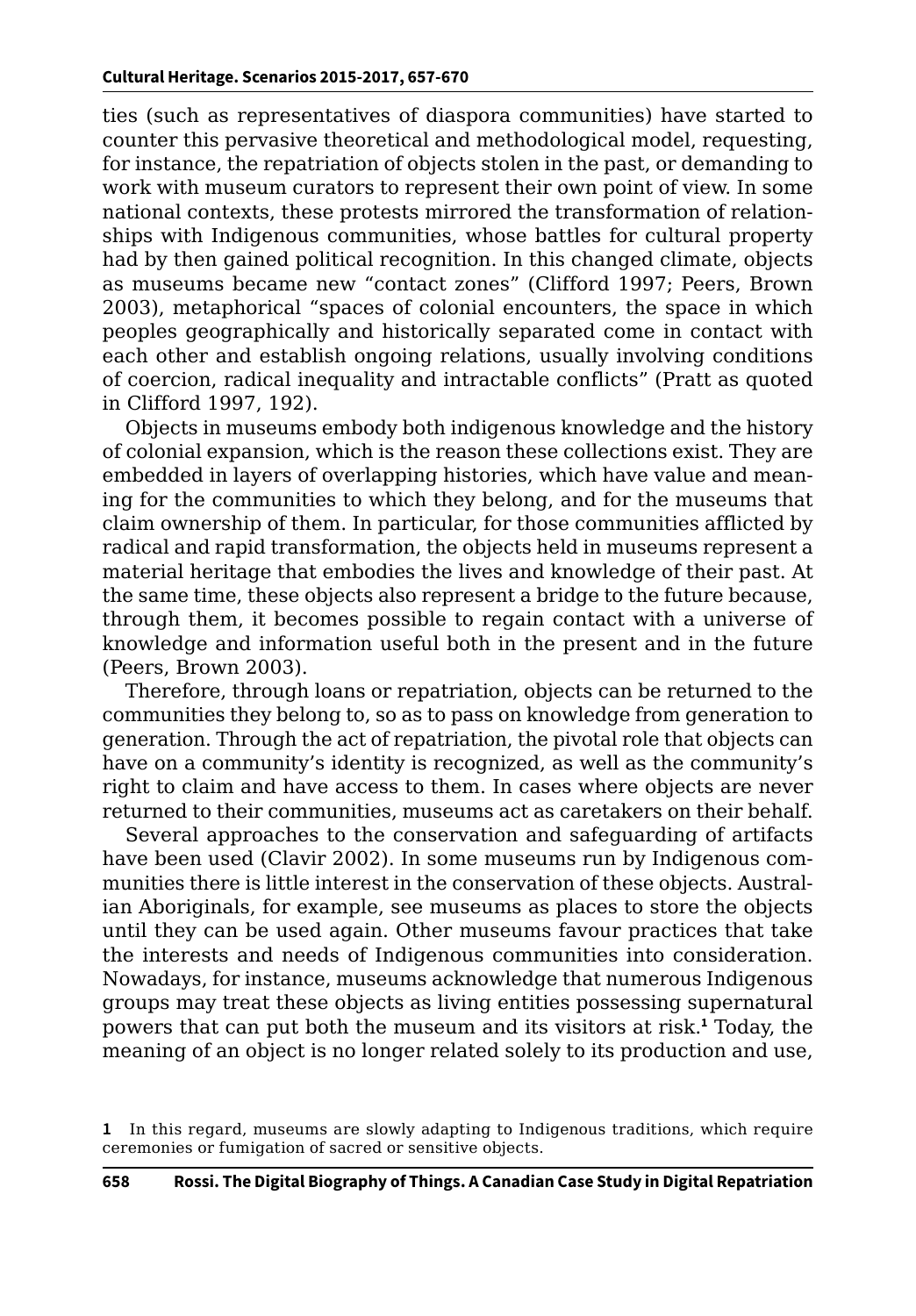but also includes the meanings that it may carry for Indigenous communities in the present as well as in the future (Bouquet 2012).

#### **2 How to Repatriate and to Whom?**

The first reaction to challenges launched by Indigenous communities regarding the housing of collections of objects in museums was one of fear; namely the fear of losing the right to own and exhibit indigenous materials.**<sup>2</sup>** In fact, the legislation on this issue has been very conservative regarding the call for immediate repatriation of objects (Nicks 2003). The NAGPRA (the Native American Graves Protection and Repatriation Act) and the regulations mandated in Canada by the National Association of Museums (Task Force Report on Museums and First Peoples 1992) and in Australia (Museums Australia 1996) are quite cautious about repatriation issues.**<sup>3</sup>** Today many collections have been returned and others soon will be; new museums and cultural centres have also been created following the restitution of collections of objects (Kreps, 2003; Coody Cooper, 2006). A well-known case concerning two Canadian institutions in Cape Mudge Village and Alert Bay – where objects taken forcibly by the Canadian government in 1992, during an 'illegal' potlatch, are now on display (Clifford 1999) – exemplifies this trend.

The question of ownership is perhaps one of the most complex matters when working from a collaborative perspective. When returning these objects, a pivotal question is who or which community is entitled to receive them. In general, unless an individual can legally prove his or her ownership, the law prefers to return the objects to the entire community. The repatriation process is a difficult one and should be made as transparent as possible, otherwise it risks favouring one community over another, with negative consequences for both the museums and the Indigenous groups involved. Many museums, in order to facilitate the process for Native communities as well as to provide information for museum professionals

**2** This paper does not address the repatriation debate. On this topic see Bouquet 2012.

**3** The origin and goals of the 1992 Canadian report are discussed in Rossi 2008. In response to the Canadian report, Museum Australia (formerly the Council of Australian Museum Associations) produced a document stating that Aboriginals and Torres Strait Islanders have the right to self-determine their cultural property, and that museums are obligated to help them. This document focuses not only on the repatriation of sacred objects and human remains, but seeks to identify strategies that museums can use to incorporate Indigenous perspectives into their day-to-day practices and exhibit design. Another important benchmark was the *International Conference on Cultural and Intellectual Property Rights of Indigenous People*, held in 1993 in New Zealand, which in producing recommendations for states, nations and international agencies about human remains and cultural objects, "both politicized collections and helped to shift the locus of authority from 'experts' to source communities" (Bouquet 2012, 153).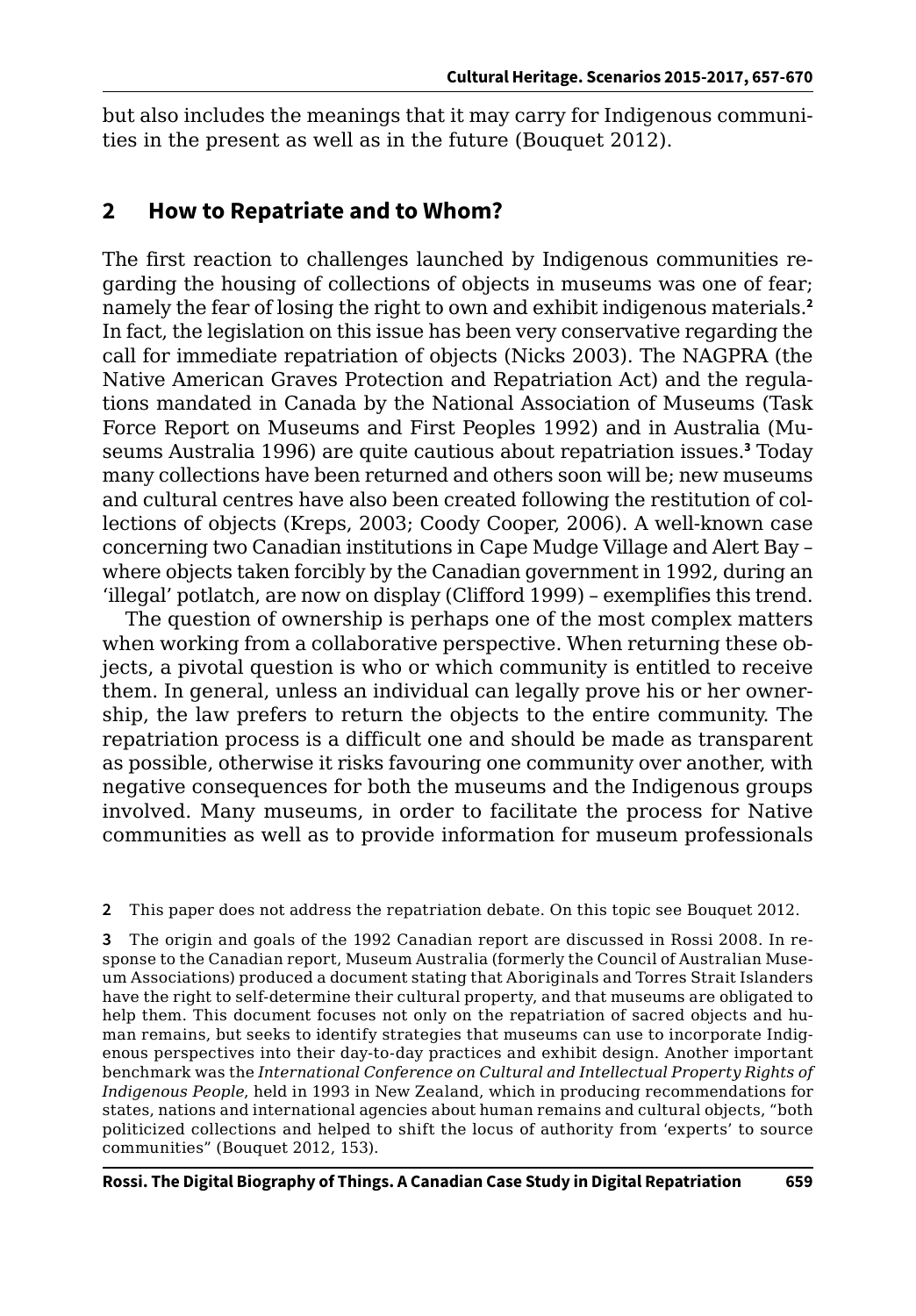seeking a model for their own institutions, post instructions for requesting the return of cultural items on their websites.**<sup>4</sup>**

# **3 Digital Technologies and Source Communities**

Over the past twenty years, in response to legal, social and political movements that emphasized dialogue, negotiation and debate about the restitution of human remains to Indigenous communities, the term 'repatriation' has become a priority for anthropologists, museum curators and members of Native communities. Looking back on the earliest instances of repatriation after many years, it is difficult now to attribute a single meaning to this term: "The diversity of Indigenous colonial histories and contemporary legal and social climates in settler nations has produced a varied landscape of practices that can be termed repatriation" (Bell et al. 2013, 3).

Mary Bouquet defines 'repatriation' as an

umbrella term which, when applied to museums, connotes the restoring, returning, repairing, replacing and renewing of objects and images as well as relationships that compose them. Restitution and repatriation [...] reflect changing understandings of how this material is embedded in the social world. (Bouquet 2012)

More or less every country in the world that has lived under colonial dominion has seen a rapid diffusion of repatriation projects in collaboration with Indigenous communities.**<sup>5</sup>** Collaboration, sharing, restitution and community have become the keywords for any project aspiring to 'political correctness' and hoping to attract the government's attention and financing.**<sup>6</sup>** Some of this financing has supported the creation of databases and infrastructures that facilitate online collaboration with the often geographically distant source communities,**<sup>7</sup>** as well as forms of what is known as 'digital repatriation'.

**5** To provide another example and broaden the horizon, in 2008 a huge digital archive, the ATSIDA (Aboriginal & Torres Strait Islander Data Archive), was created in Australia. AT-SIDA is a specialized trusted research data management facility for Australian Indigenous research data and is managed by the UTS Library.

**6** It was this climate that led to the rise of collaborative museography in museums. On this see Phillips 2003.

**7** "The term 'source communities' (sometimes referred to as 'originating communities') refers both these groups in the past when artifacts were collected, as well as to their descendants today. […] Most importantly, the concept recognizes that artifacts play an

**<sup>4</sup>** To give just a few examples: the Museum of Anthropology at the University of British Columbia in Vancouver, the Aboriginal Heritage Unit at the Australian Museum in Sydney, and the Canadian Museum of Civilization in Ottawa (now Canadian Museum of History).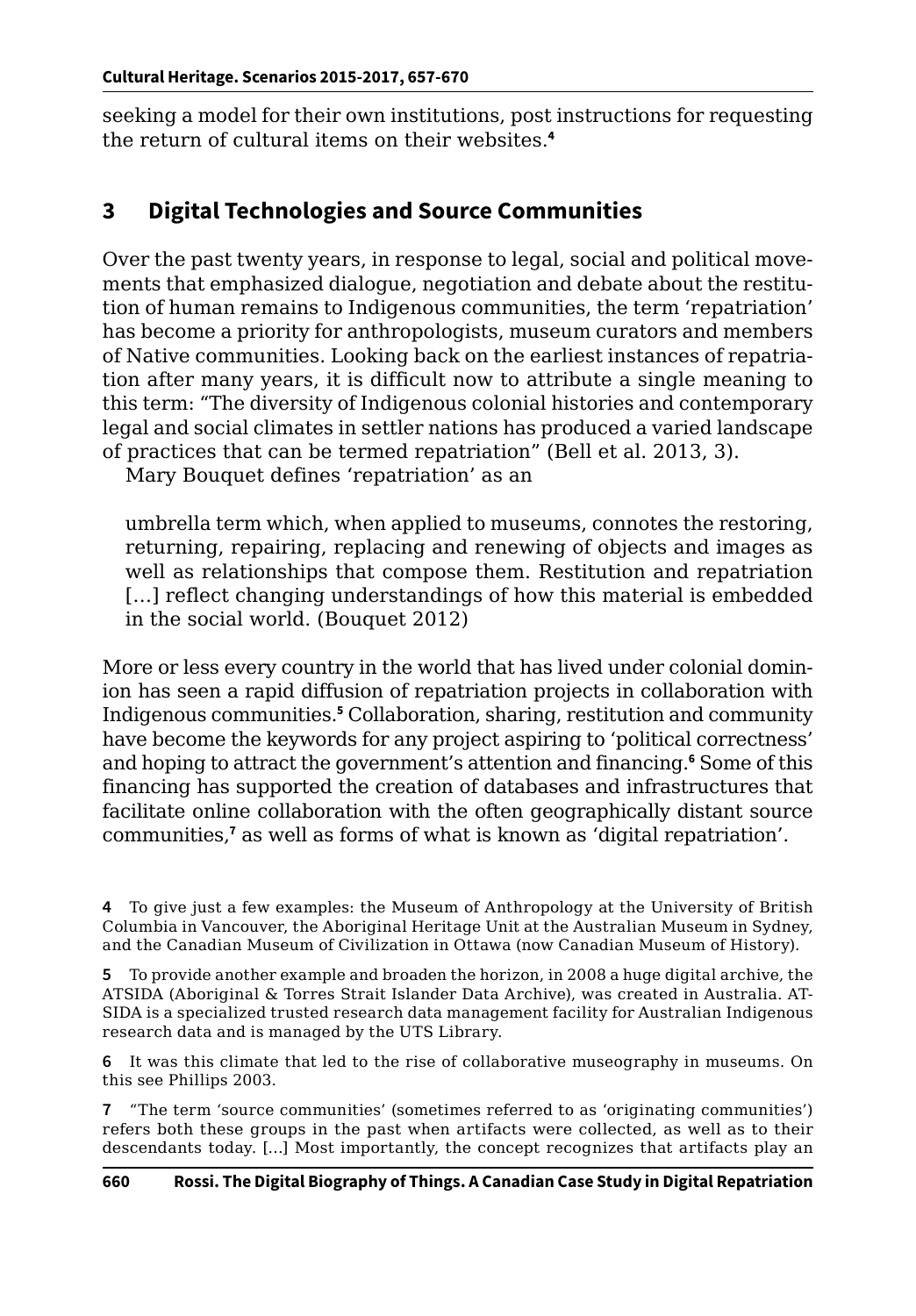While physical return was, and remains, appropriate and necessary for some objects, many Native nations and Indigenous communities around the world could not house, did not have proper storage facilities for, or internal politics precluded the safe return of, physical objects. In such scenario, digital repatriation has emerged as an alternative to physical repatriation akin to and in tandem with what has been termed visual repatriation – the practice of sharing copies of visual materials in archives and museums (Bell et al. 2013, 5).

In 2000, while I was in Vancouver conducting my Ph.D. research, the Museum of Anthropology at the University of British Columbia had just begun a project (complete as of 2010) entitled: *A Partnership of Peoples. A New Infrastructure for Collaborative Research,* thanks to a \$34 million grant funded in large part by the Canada Foundation for Innovation.**<sup>8</sup>** This infrastructure is one of the first in the world to establish a connection between scholars, Native communities and museum research through the creation of an ERRN (Electronic Reciprocal Research Network), conceived to facilitate collaborative research between museums and Native communities and to link collections of Northwestern objects scattered around the world. This system has given researchers access to images, objects and information and allowed them to overcome cultural barriers to conducting research (Phillips 2011; Rowley 2013).

This is how the ERRN is described on the website:

The ERRN is an online tool to facilitate reciprocal and collaborative research about cultural heritage from the Northwest Coast of British Columbia. The ERRN enables communities, cultural institutions and researchers to work together. Members can build their own projects, collaborate on shared projects, upload files, hold discussions, research museum projects, and create social networks. For both communities and museums, the ERRN is groundbreaking in facilitating communication and fostering lasting relationships between originating communities and institutions around the world. The ERRN is being co-developed by the Musqueam Indian Band, the Stó:lō Nation/Tribal Council, the U'mista Cultural Society and the Museum of Anthropology. This collaboration ensures the needs of the originating

important role in the identities of source community members, that source communities have legitimate moral and cultural stakes of forms of ownership in museum collections, and that may have special claims, need or right of access to material heritage held by museums. In this new relationship, museums become stewards of artifacts on behalf of source communities" (Peers, Brown 2003, 2).

**8** The CFI is an independent corporation created in 1997 by the Canadian government to develop research infrastructures. Its mandate is to strengthen the capacity-building of Canadian universities, colleges, hospitals, and non-profit research centres, and to aid the development of high-quality research and technology for Canadian people. The foundation has been one of the major sponsors of GRASAC (Great Lakes Research Alliance for the Study of Aboriginal Arts & Cultures).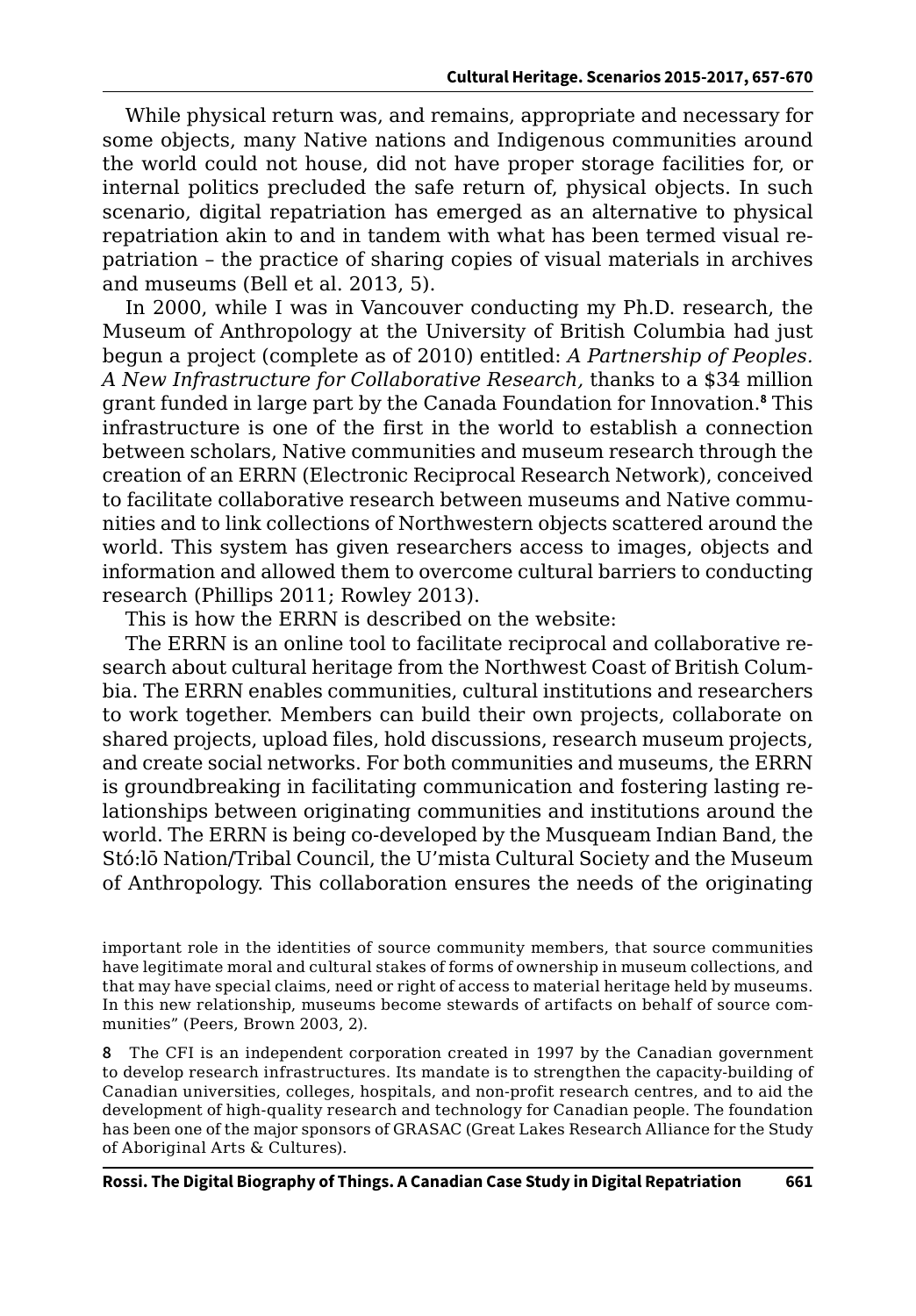communities as well as museums are taken into account at all stages of the development.**<sup>9</sup>**

Like the aforementioned ERRN, the GRASAC — the digital repatriation project I wish to focus on in this paper — is to be understood in this context. GRASAC is an international research group made up of Native researchers, scholars and museum professionals whose goal is collaborative research. The idea at the core of this group is that everyone can benefit from the points of view, skills and expertise of members from different disciplines and areas. The acronym GRASAC refers both to the people who meet regularly, collaborate on projects and exchange ideas, and to the electronic tools developed specifically for the project in order to collaborate and share resources at distance, through the web (Phillips 2013).

GRASAC began as a question that was raised by three researchers in the spring of 2004: would it be possible to use information technology to digitally reunite Great Lakes heritage that is currently scattered across museums and archives in North America and Europe with Aboriginal community knowledge, memory and perspectives? Each researcher came from a different disciplinary background (history, law, art history & anthropology) but saw a common problem, and wondered if there could be a viable common solution. The GRASAC is our solution. The organisation is an international collaborative research partnership of Aboriginal community researchers, museum and archival scholars and university researchers. Members contribute insights and knowledge from their own areas of understanding and in turn benefit from the insights and knowledge of others. We provide online access to digital materials to our research collaborators and especially, to Aboriginal community members. Staff in Aboriginal Cultural Centres and schools can begin to use the research to prepare exhibitions and education kits. Museum curators and university scholars can use the findings to incorporate Aboriginal perspectives and knowledge into the interpretation of collections, exhibitions, teaching, and research. As part of this project, we also support capacity-building in both the current and future generations of researchers based in Aboriginal communities and elsewhere through training, professional networking, and access to material heritage.**<sup>10</sup>**

## **4 GRASAC**

The GRASAC database is accessible only by group coordinators and approved members who have been assigned a password, essentially museum institutions and tribal members. These limitations are based on three criteria:

**<sup>9</sup>** URL [https://www.rrncommunity.org/pages/about#whos\\_involved](https://www.rrncommunity.org/pages/about#whos_involved) (2016-10-01).

**<sup>10</sup>** URL [https://grasac.org/gks/gks\\_about.php](https://grasac.org/gks/gks_about.php) (2016-10-01).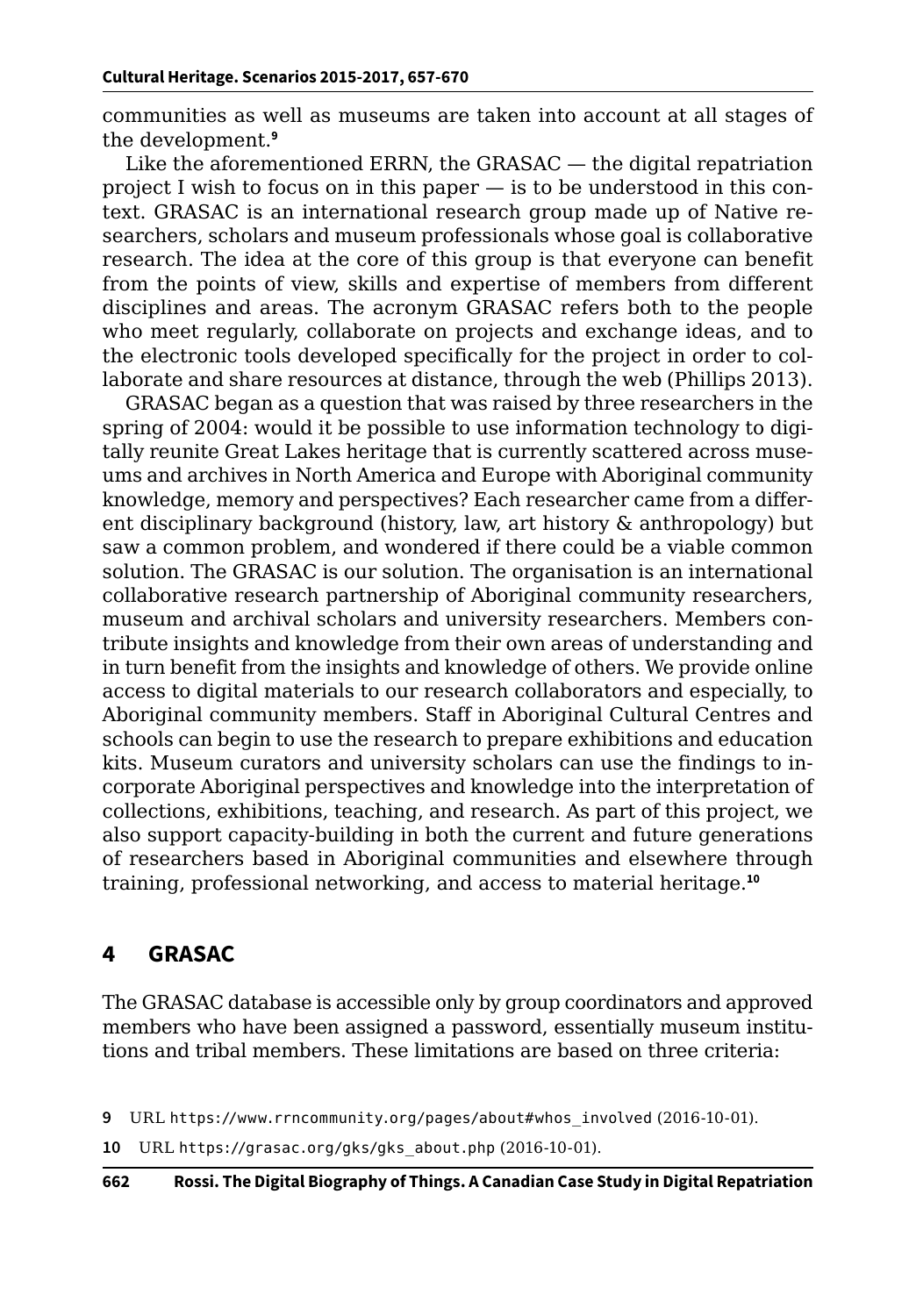- Some of the materials collected by Indigenous communities and stored in the database are considered sacred or sensitive, and therefore public access would be inappropriate;
- Some materials, such as photographic images, have copyright restrictions;
- GRASAC was conceived as a reciprocal tool, with the understanding that community members are not merely passive users and observers, but contribute to it by sharing their knowledge.

On a theoretical level and according to its statement of intent, GRASAC's digital archive is meant to facilitate Indigenous communities' access to cultural property scattered across the world, and allow them to share their knowledge within and through this virtual tool. Based on statistical inquiries into the amount of data within the archive, as well as on comments from Indigenous community members, it appears that this has not happened, since the amount of information present in the database is rather small (Carlton 2010). So far GRASAC has registered over 450 members, either individuals or institutions (myself included, as a 'correspondent' from Italy)**11** and more than 4,000 records have been created. When analysing the data, it can be observed that the majority of institutions included in the database have no relationship to Indigenous communities; these are primarily museum institutions and archives (more than 80%). The remaining percentage is composed of Indigenous cultural centres and tribes (Carlton 2010). Thus, the majority of member institutions are museums.

From this, we can observe that a database that was created to facilitate the cooperation and dissemination of knowledge among Indigenous communities and scholars is operating within a network of mostly European museums, and it is these museums that benefit from and utilize it the most. This seems paradoxical, given that the driving motivation for the creation of GRASAC was a desire to acknowledge injustices related to colonialism enacted by Canadian and American (and European) institutions, to the detriment of Indigenous communities. In a recent text some of the promoters of the GRASAC digital archive have admitted the gaps in their program:

Although our database is designed as a collaborative project, a relatively small number of people have been actively contributing. We also come to realize that the resource we have developed could and should serve a wider range of user communities. That includes students, teachers, artists, and members of the general public, both Aboriginal and non-

**<sup>11</sup>** For this project I catalogued and photographed items from the Great Lakes Region held in Italian museums such as: the Museum of Anthropology in Florence, the National Prehistoric and Ethnographic Museum 'L. Pigorini', in Rome (now Museum of Civilizations) and the Beltrami collection in the Natural Science Museum, in Bergamo.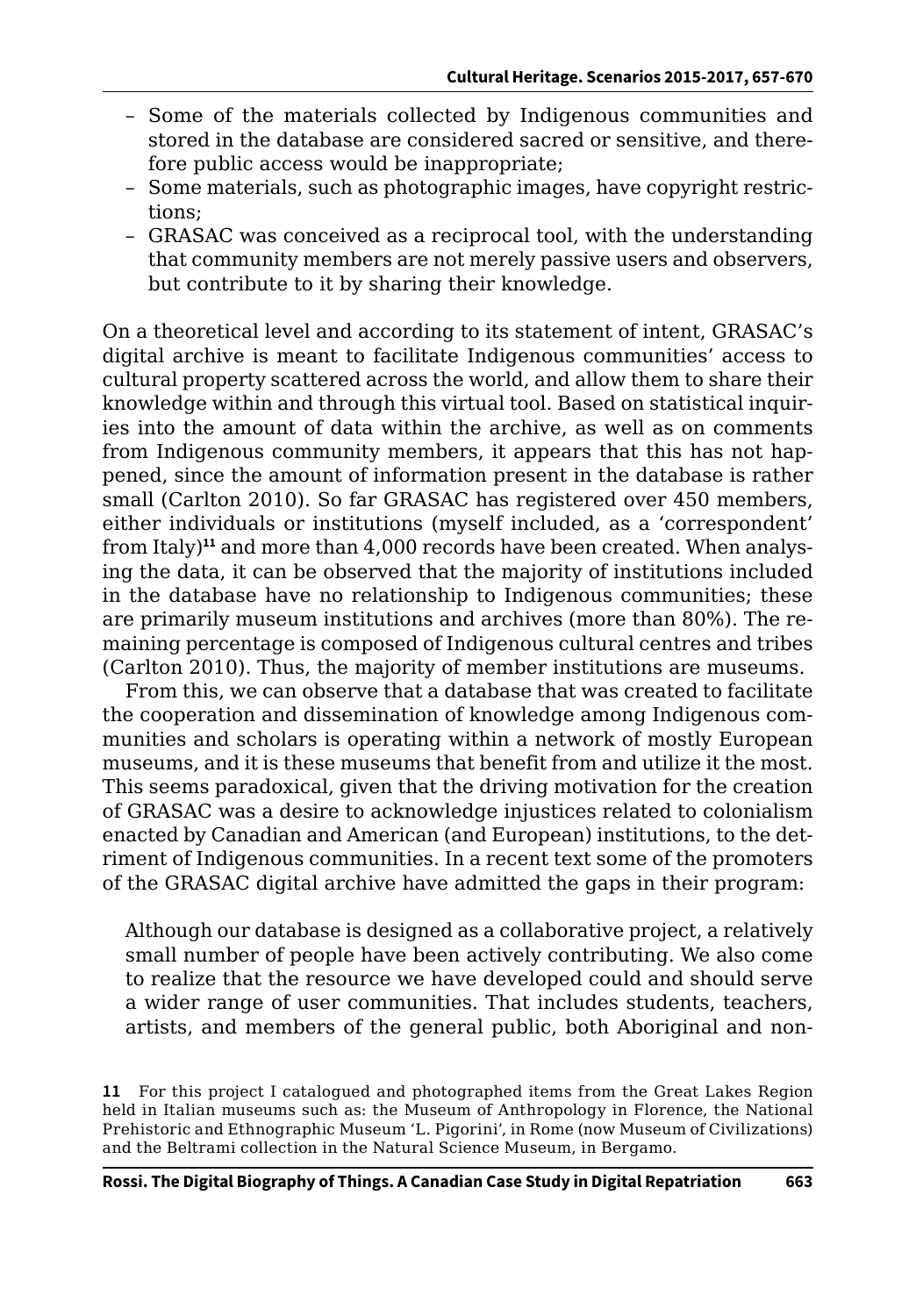Aboriginal. For these groups other interfaces and formats for presenting data would be more effective. (Bohaker et al. 2015, 48)

At the centre of GRASAC's cataloguing system are the so-called "heritage items".**<sup>12</sup>** A heritage item "could be an item of material culture, a piece of art, an historic photograph, an archival document, or a video of an elder narrating an oral tradition". The overall structure of information (or the system of records classification) is very similar to that used in Western museums (it is reminiscent of the Italian cataloguing system used by the Central Institute for Cataloguing and Documentation) and is not 'participatory' or 'user friendly'. Rather, it requires that one is already trained in these technologies and possesses a scholarly approach that, ultimately, is linked to the world of collecting and museums, and more in general to Western classificatory systems.**<sup>13</sup>** To give an example, the data is organised as follows: each "heritage item" is identified by its name ("Item name"); the name of its creator, if known; the site of production; and a physical description which, along with the item name and identification number, is the most important 'field' in the database. Then there might be inscriptions (such as the date of creation), a history of exchanges, a history of the object's collection and acquisition; a history of exhibits and publications in which the object appeared, and finally information about the record itself, such as the name of the cataloguer. High-resolution photographs portraying the object from multiple angles are attached.

Allow me to question the nature of these new digital products. What does GRASAC represent? What kinds of activities is it undertaking? How does it function and for whose benefit?

By applying the close, indiscreet gaze of ethnographic research to digital cultural products such as GRASAC, certain urgent questions arise, such as: Who are these products meant for? How can the concept of 'source communities' be further clarified? What does the term "source community" mean in the context of the Indigenous groups these digital repatriation projects were created for? For GRASAC, I believe the term 'community' defines a small group of intellectuals, editors and Indigenous students.

**13** On this regard Ruth Phillips notes: "Finding ways of naming, presenting, and structuring Aboriginal Heritage that privilege neither Aboriginal nor Western traditions at the expense of the other is one of the major underling challenges of projects such as the GKS and the RRN" (Phillips 2011, 293).

**<sup>12</sup>** "We avoid using the terms 'artifact' or 'object' despite the fact that both are in widespread use in the museum world. Many of the items housed in museums are viewed as living beings, or as being embodied with life energy by different Aboriginal cultures. Referring to them as 'objects' or 'artifacts' can be painful or perceived as deeply offensive. The principal architects of this project have therefore identified material culture as a workable compromise to describe items of this class, for the moment". URL [https://grasac.org/gks/pdfs/](https://grasac.org/gks/pdfs/GRASAC_GKS_Design_Principles.pdf) [GRASAC\\_GKS\\_Design\\_Principles.pdf](https://grasac.org/gks/pdfs/GRASAC_GKS_Design_Principles.pdf) (2017-12-15).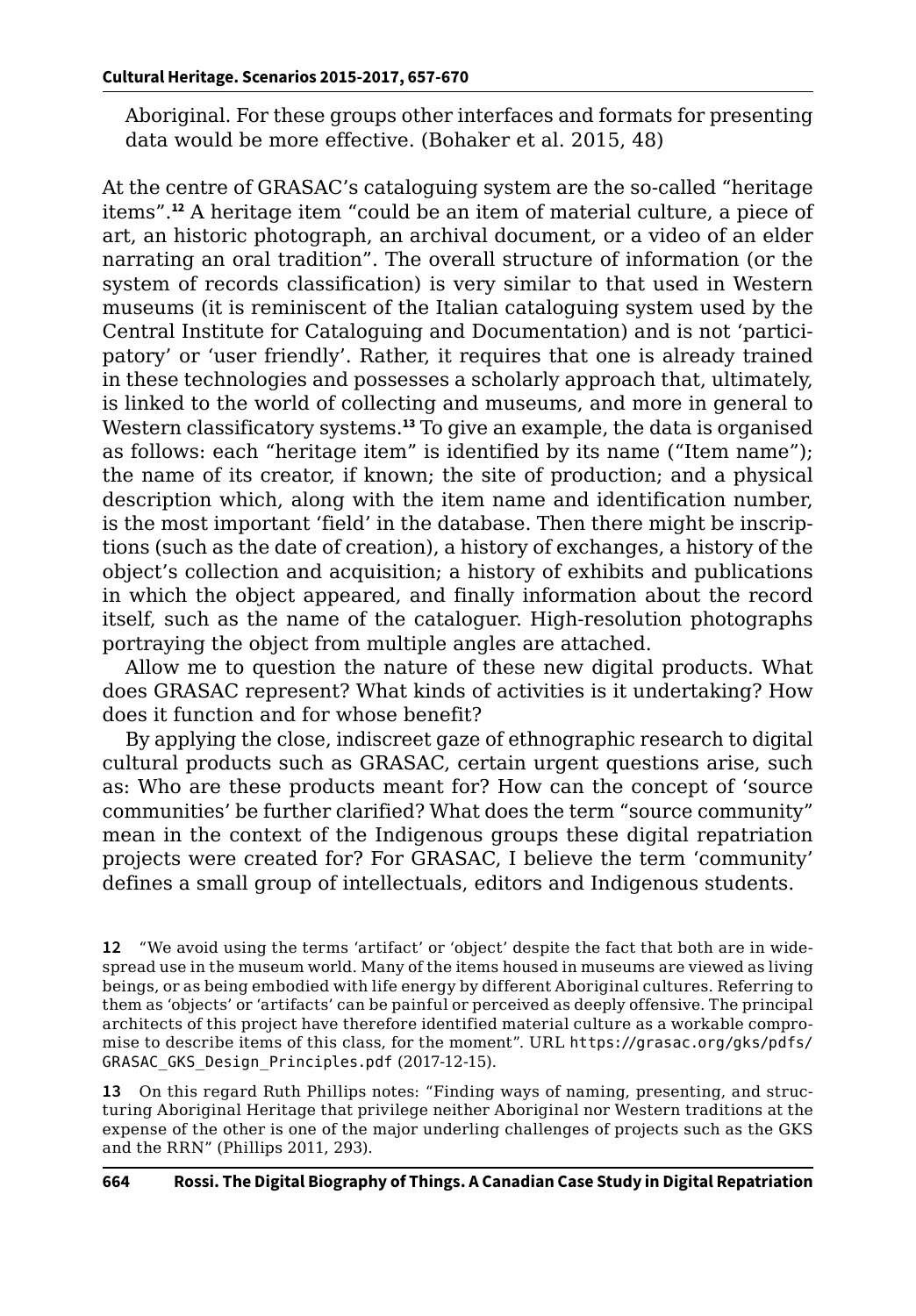What emerges first and foremost is a nondiscriminatory, if somewhat vague, use of the concept of source communities. Such a generic, ambiguous and indeed 'politically correct' concept suits the logic of many of the collaborative projects that have spread rapidly throughout the postcolonial world.**<sup>14</sup>** "Community is an ambiguous and abstract expression: one does never know entirely to what it precisely refers. It's a normative rather than a descriptive notion and dangerously suitable to holistic and unanimous representations of a territory" (Dei 2014, 56).

Interest in artifacts from the Great Lakes region is attributable to the history of colonization itself (Miller 1989). The populations in the area, for obvious geographical reasons, were among the first to come in contact with Europeans, and as a result have commonly been viewed as less 'authentic' or 'traditional' because of the rapid acculturation they experienced. For this reason, they have received less attention from researchers than other Native groups considered 'uncorrupted' (such as the tribes of the Arctic and Subarctic).

Interest in the Great Lakes region is linked to ways in which the notion of 'cultural authenticity' has changed over time, as well as the current interest in cultural mixing, hybridity, globalization and cultural traditions. As the creators of GRASAC emphasize, the Great Lakes region's long history of contact with Europeans makes it fertile research ground for highlighting phenomena of cultural exchange and circulation of material products (artifacts and objects).

# **5 Digital Biographies**

A further method of reflecting on enterprises such as GRASAC is to evaluate the results they have achieved. The observations of Edwards and Hart, in their well-known article concerning a box of ethnographic photographs housed in the Pitt Rivers museum, are especially illuminating. As the authors state in their research:

The specific focus of this chapter is Box 54 in the *Mixed Geographical*  series of the photograph collection of the Pitt Rivers Museum, University of Oxford. It is a synthetic object of linked but separate parts (the photographs on their card mounts) that have interacted, and continue to interact, with each other and with the institution in which they are housed, to produce a succession of meanings that are broader and more complex than a simple sum of the various parts (Edwards, Hart 2004b, 49).

Box 54 allows me, through the interplay of close and distant observation,

**<sup>14</sup>** UNESCO applies the same ambiguity to the concept of community when defining heritage 'products'.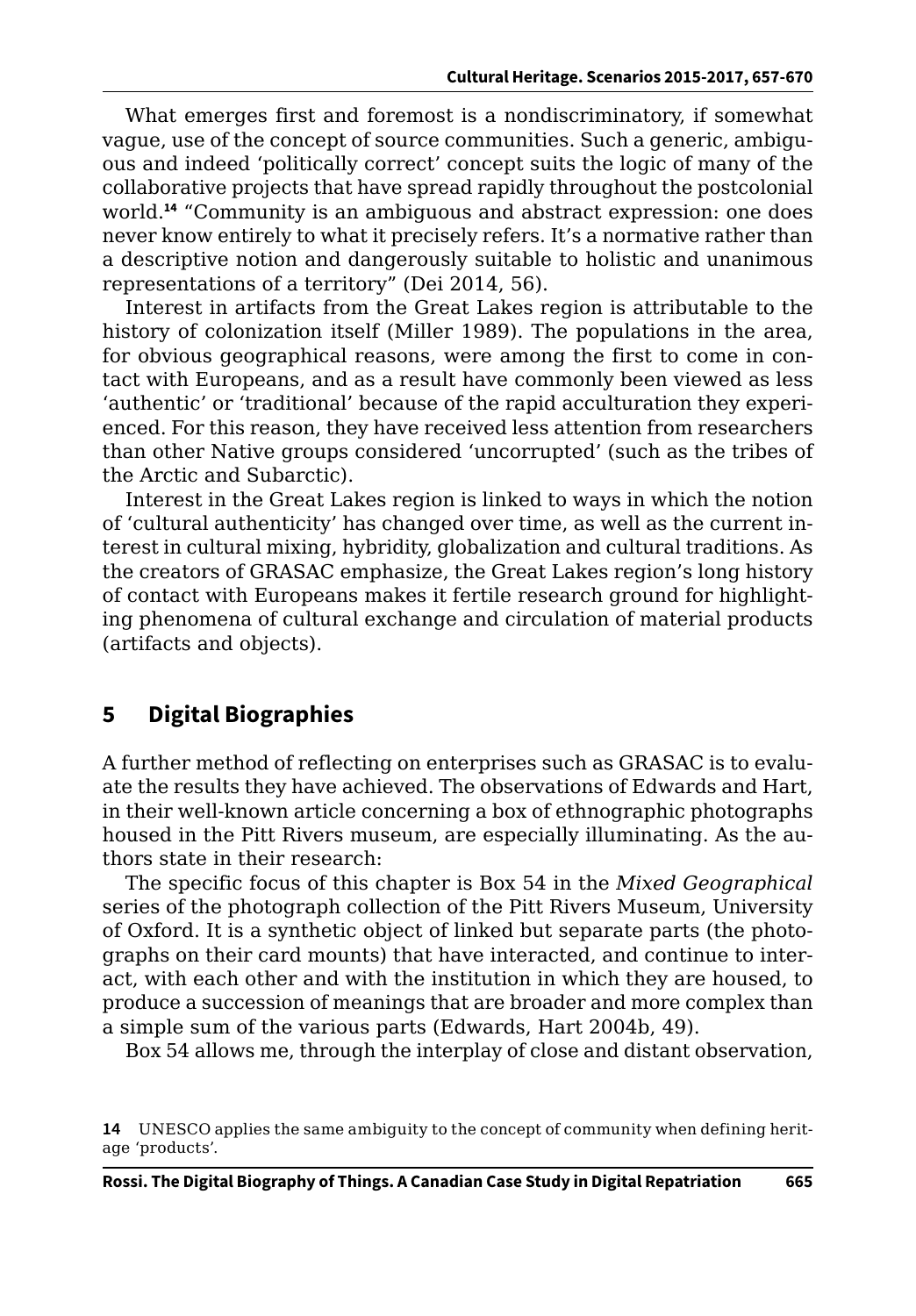to question why the GRASAC database, a fully established 'digital product' formed and organised around digital reproductions of objects that exist in physical form in museums, institutions and archives, looks the way it does.

What actions, thoughts and processes gave rise to its present shape? Paraphrasing Edwards and Hart, I propose taking a closer look at the anthropological, classificatory and exhibitionary principles on which GRASAC was built. In order to do this, it is necessary to shift the focus onto the archives and museums that have allowed these objects to operate in a changing context (that of the digital database) and assume an electronic identity, rather than the individual objects themselves. The biographical pattern described by Kopytoff is pivotal in this regard as he states:

In doing a biography of a thing, one would ask questions similar to those one asks about people: what, sociologically, are the biographical possibilities inherent in its status and in its period and culture, and how these possibilities are realized? Where does the thing come from and who made it? What has been its career so far, and what do people consider to be an ideal career for such things? What are the recognized "ages" or periods in the thing's "life", and what are the cultural markers for them? How does the thing's use change with its age, and what happens to it when it reaches the end of its usefulness? (Kopytoff 1986, 66-7)

So, while the content of GRASAC consists primarily of the objects (or rather digital files of the objects) and can be largely treated as 'ethnographic material', the process of dematerialisation and subsequent reinsertion into this new 'concretion' (the digital database) has lent the objects a new status within a certain organisational structure. In this sense, GRASAC establishes connections between artifacts that did not exist prior to the development of this organising principle (as elements of collections gathered in different eras and by different people, and therefore having different cultural biographies), while other connections (such as geographical sites of production) are reinforced.

Since GRASAC reorganised dematerialised objects (these digital objects were, in fact, created for this purpose) without erasing any pre-existing classifications or relationships – the 'real' objects are still exactly where the researchers found them – we can say that to some extent GRASAC replaced the objects' previous forms. This created a sort of doubling effect, which is the logical consequence of any digital repatriation: the coexistence of the same object (physical and digital) in two different environments. One exists within a physical context: the archive or museum, the other in a digital database, a virtual location that can be accessed anywhere and at any time (by those permitted access). The structure of relationships between the objects is very different in each of these settings. Museums and archives use systems of relationships that are older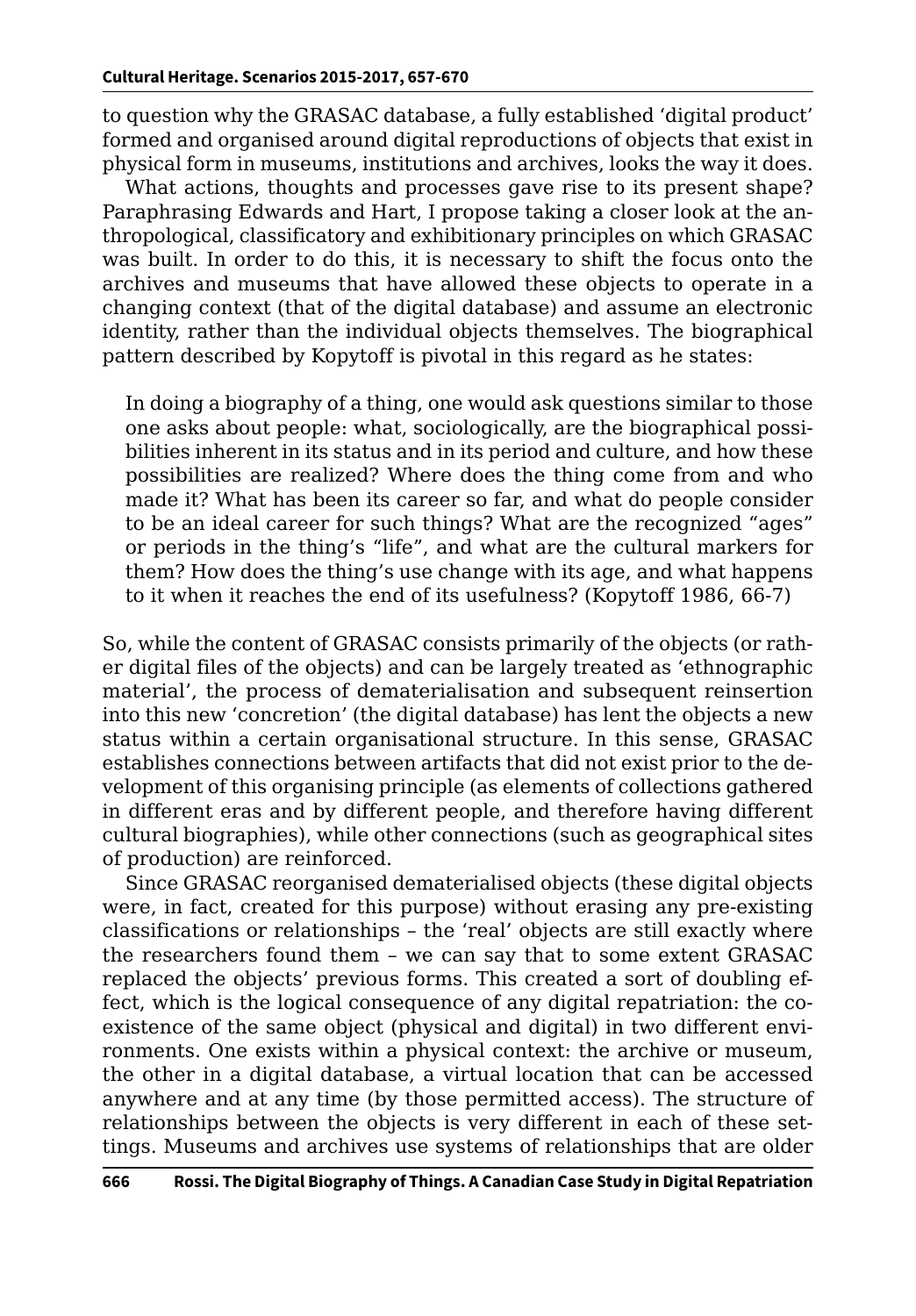and more established, while GRASAC enacts new systems, being itself the product of diverse forms of collecting. GRASAC gathers together, for the first time in history, objects collected in different historical periods by different personalities in the same geographical area, the Canadian Great Lakes region. From this perspective, GRASAC and other databases like it stand out as innovative forms of digital collection based on a new premise: to assemble artifacts scattered across the world. The results of such activities are represented by new collections of data linked by sets of relationships coexisting (and at times interfering) with those used to organise the physical objects, and organised under different principles (geography in the case of GRASAC). In line with what Edwards and Hart write about their "Box 54*"*, GRASAC could be defined as a "synthetic" or "arch-synthetic" (Edwards, Hart 2004b) object alike an archive or a museum because these:

They do more than put objects in their proper space or make a place for them. They are active environments for participating in the histories of objects, active environments that ultimately shape histories, trough the preserving contexts, that they themselves constitute. (2004b, 49)

Some objects enter archives and museums and remain in them as discrete singular entities. For the purposes of our argument here, they can be termed 'natural' – and old master drawing, for instance, a run of correspondence in private papers or an album of photographs. Synthetic objects are those objects up on which sense and order have been imposed in their institutional lifetime, creating something that was not there before, making a new entity both intellectually and physically in a way that goes beyond simple taxonomic descriptions, moving into a set of changing values and, further, into a framework of policies, strategies and practices. Within this set of definitions, museums and archives themselves are archsynthetic objects (Edwards, Hart 2004, 49).

The multiple histories and meanings that an enterprise of this kind produces are evident; perhaps every collection of 'things' in any era has its own multiplicity to investigate. Not unlike a museum, GRASAC, with its structuring and accumulation of heritage pieces, is an artifact that speaks volumes about those who designed it: part mirror and part window (Ames 1992) into the real and imagined Great Lakes Region. I would argue that these kinds of digital products, compared to other cultural artifacts such as objects or archival documents, are characterized by a certain degree of autonomy. Products like GRASAC, which is an 'arch-collection', are relatively independent from the collections that house the physical objects. Once created, they take on a life and history of their own, separate from that of the objects themselves. Digital files of physical objects are more than just simple reproductions or copies, and can be read as a further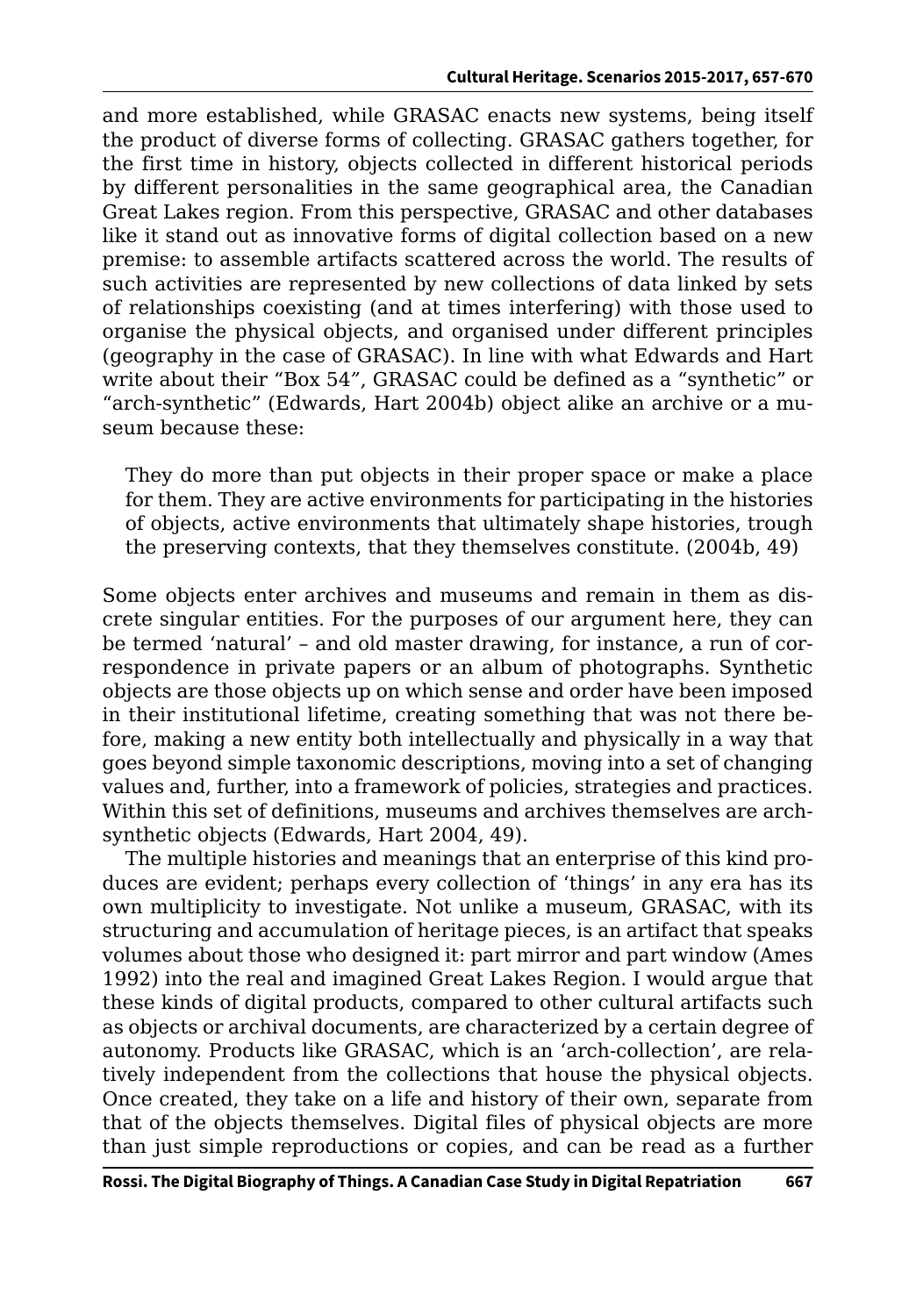phase of the objects' biography (Kopytoff 1986).

To take a closer look: the heritage objects must come from the Great Lakes Region (this is the criteria for inclusion in the database). They are identified and selected from various parts of the world, then photographed, scanned, filmed, measured, digitized and finally catalogued. They go through a process that strips away their physical presence and transforms them into intangible objects. They enter a new, virtual temporality and dimension (the database), accessible at any time and anywhere. They acquire a new identity and autonomy, thanks to the database. In other words, these digital objects are distinct from the real (physical) objects and are embedded in new sets of relationships that connect them to other digital objects. In short, GRASAC can be considered as a new, vast collection, 'arch-collection' of artifacts (more than 4,000 heritage items at present) drawn from collections amassed in other historical eras, according to a variety of different collecting criteria.

#### **Bibliography**

- Ames, Michael (1992). *Cannibal Tours and Glass Boxes. The Anthropology of Museums*. Vancouver: UBCPress.
- Bell, Joshua A. et al. (2013). "Introduction. After the Return". *Museum Anthropology Review*, 7(1-2), 1-21.
- Bohaker, Heidi et al. (2015). *Wampum Unites Us. Digital Access, Interdisciplinarity and Indigenous Knowledge-situating the GRASAC Knowledge Sharing Database.* Silverman, Raymond (ed.), *Museum as Process. Translating Local and Global Knowledges*. London; New York: Routledge.
- Bouquet, Mary (2012). *Museums. A visual Anthropology*. London; New York: Berg.
- Carlton, Katherine (2010). *Native American Material Heritage and the Digital Age. 'Virtual Repatriation' and its Implications for Community Knowledge Sharing* [online]*.* [Honors Thesis in the Department of Anthropology and Museum of Anthropology]. University of Michigan. URL [https://deepblue.lib.umich.edu/bitstream/handle/2027.42/77643/](https://deepblue.lib.umich.edu/bitstream/handle/2027.42/77643/carltonk.pdf;jsessionid=0AAD490FEAC874) [carltonk.pdf;jsessionid=0AAD490FEAC87425341E2DD1C2E00D9F?sequ](https://deepblue.lib.umich.edu/bitstream/handle/2027.42/77643/carltonk.pdf;jsessionid=0AAD490FEAC874) [ence=1](https://deepblue.lib.umich.edu/bitstream/handle/2027.42/77643/carltonk.pdf;jsessionid=0AAD490FEAC874) (2016-10-01).
- Clavir, Miriam (2002). *Preserving What is Valued. Museums, Conservation and First Nations*. Vancouver: UBCPress.
- Clifford, James (1997). *Routes. Travel and Translation in the Late Twentieth Century*. Cambridge (USA): Harvard University Press.
- Coody Cooper, Karen (ed.) (2006). *Living Homes for Cultural Expression*. *North American Native Perspectives.* Washington D.C.; New York: National Museum of the American Indian, Smithsonian Institute.